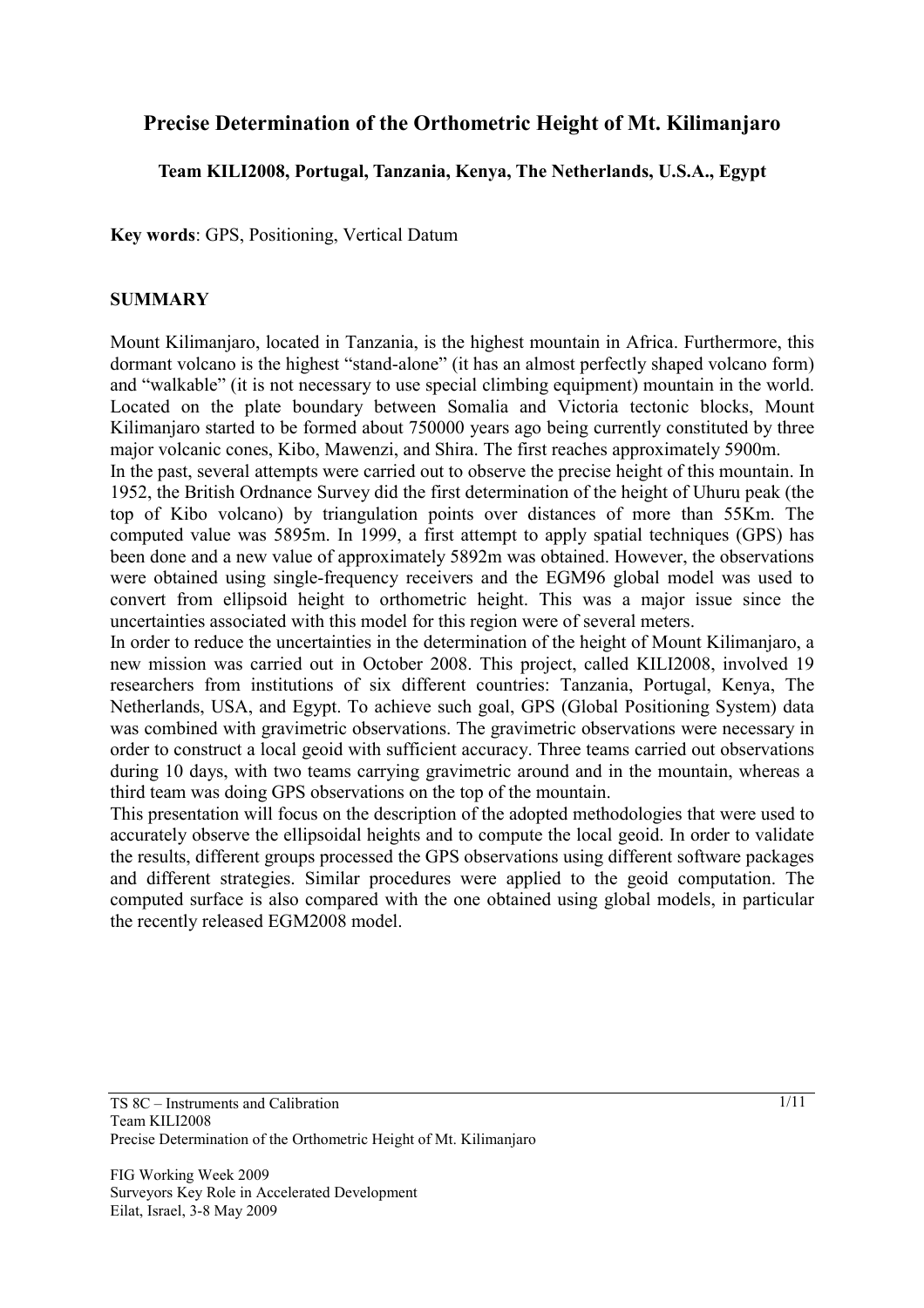# **Precise Determination of the Orthometric Height of Mt. Kilimanjaro**

# **Team KILI2008, Portugal, Tanzania, Kenya, The Netherlands, U.S.A., Egypt**

# **1. INTRODUCTION**

Mount Kilimanjaro is the highest point of Africa and the highest isolated mountain which summit can be reached without the use of special climbing equipment. Furthermore, its location close to equator associated with the existence of permanent glaciers and its almost perfect volcano shape clearly discernible in the middle of African the savanna have contributed to make this mountain one of the most important natural landmarks in the world. In begin of 2008, the Survey and Mapping Department (SMD), Tanzania and the Instituto Geofísico Infante D. Luíz (IDL), Portugal started to prepare a project, called KILI2008, with the goal to reduce the ambiguity in the value of the orthometric metric of Mt. Kilimanjaro since the previous measurements had diverged of several meters.

## **1.1 Previous Measurements**

The first measurement of the orthometric height of Mt. Kilimanjaro was done in 1952 by the British Ordnance Survey using trigonometric leveling. The estimated value was 5895m with respect to the national vertical datum of Tanzania. This figure was in the past the value commonly accepted for the orthometric height of Mt. Kilimanjaro. However, the uncertainty associated with this computation had several meters since it was based on triangulations with sides having lengths of about 55Km and height differences of about 4000m (Pugh, 1954; Dickson, 1954).

In 1999, a first attempt to determine the orthometric height of Mt. Kilimanjaro using GPS (Global Positioning System) was done by an international team formed by Tanzanian and German researchers (John *et al.*, 2000). The final value obtained was 5892.55m. Since GPS provides the height (h) with respect to a reference ellipsoid (WGS84), it was necessary to know the local geoid undulation  $(N)$  in order to estimate the orthometric height  $(H)$ :

$$
H \cong h - N \tag{1}
$$

In order to compute the local geoid undulation (N), John *et al* (2000) used the EGM96 global model (Lemoine *et al.*, 1998). This model was computed using an heterogeneous gravimetric dataset (terrestrial and satellite) and it contains coefficients of the Earth's gravitational potential expressed in terms of spherical harmonics up to degree 360, which corresponds to a resolution of 30' (approximately 56Km at equator). The claimed uncertainty was of ±50cm. However, this value was clearly optimist for the Kilimanjaro region as the comparisons between different global geoid models proved.

# **1.2 Uncertainties of Global Geoid Models**

In order to properly evaluate the uncertainty of 1999 estimation, we compared the EGM96 model with GPM98B (Wenzel, 1998), another global model later produced with a higher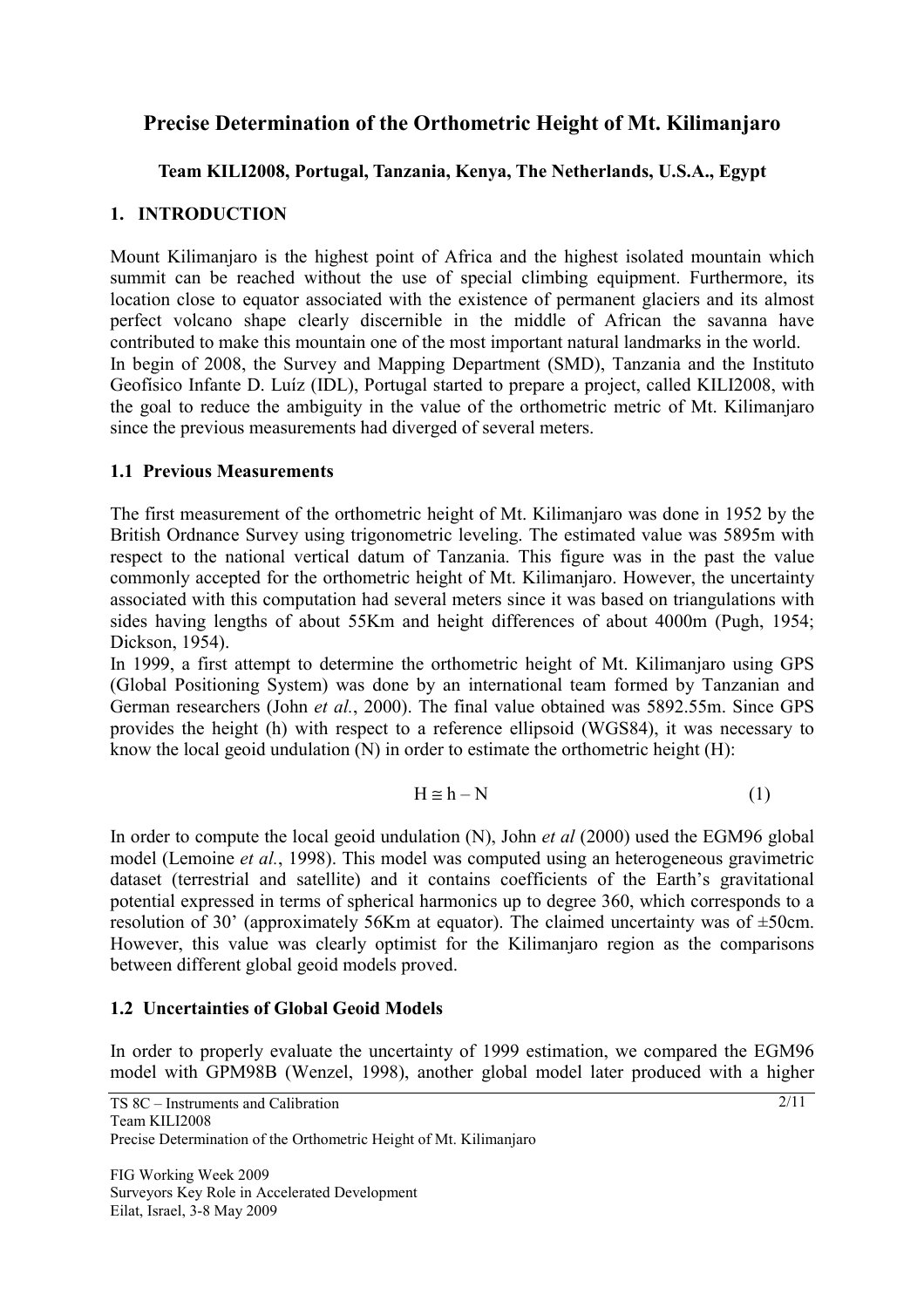degree, 1800, which corresponds to a resolution of 6'(approximately 12Km at equator). Figure 1 compares the modeled differences for the Kilimanjaro region as given by the two models:



**Figure 1 – Difference (cm) between the predicted geoid undulation as given by GPM98B and EGM96.** 

Around the summit of Mt. Kilimanjaro, we could observe differences that reached almost 3m. The conclusion is obvious: depending of the model that we were using in Equation 1, we could have differences on the final orthometric height for Mt. Kilimanjaro of about 3m. This was a good measure of the real uncertainty of the value computed in 1999. Furthermore, the estimated ellipsoidal height was also derived using a short period of time (Angelakis, 1999), which was also contributing for the larger uncertainty associated with the estimated value.

The potential errors associated with the uncertainty of the geoid model were later confirmed by comparing EGM96 with EGM2008 (Pavlis *et al.*, 2008), another global geoid model released already after the start of the KILI2008 project. This model is clearly an improvement with respect to the previous models. The coefficients of the Earth's gravitational potential are expressed in terms of spherical harmonics up to degree 2190, which corresponds to a resolution of 5' (approximately 9Km at equator).

Figure 2 shows the 3D surfaces of EGM96 and EGM2008 for the Kilimanjaro region. The better resolution of the EGM2008 model is clearly perceptible, namely the influence of the large mass of the Kilimanjaro mountain. The EGM96 surface is too smooth due to the large wave length of the model. Differences between these two models vary between -1.86m in the base and +1.76m on the mountain top.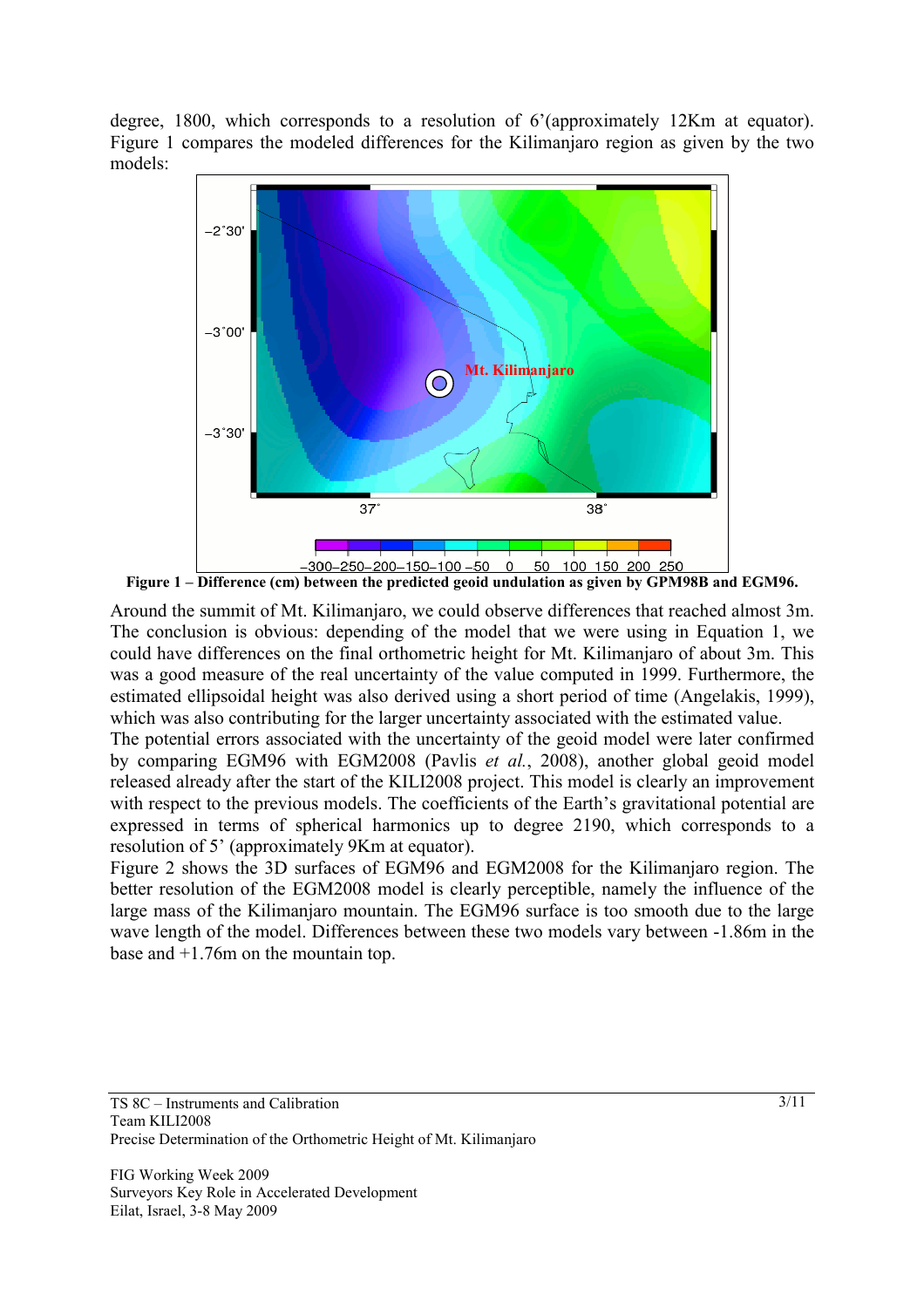

**Figure 2 – EGM96 (above) and EGM2008 (below) geoid undulations (with respect to WGS84) for the Kilimanjaro region.** 

## **2. DATA ACQUISITION**

#### **2.1 Methodology**

Leveling is still the alternative to GPS for the measurement of orthometric heights. If it can be more accurate (in particular the geometric leveling), it also requires much more time. This is particularly true for Mt. Kilimanjaro. To measure the orthometric height using geometric leveling would require several months of field work, which was not feasible due to time, logistic and financial constraints. Therefore, combining GPS observations with the use of a model for the geoid undulations was the unique alternative to measure the orthometric height of Mt. Kilimanjaro. And, it was clear to us that the only option to reduce the uncertainty in the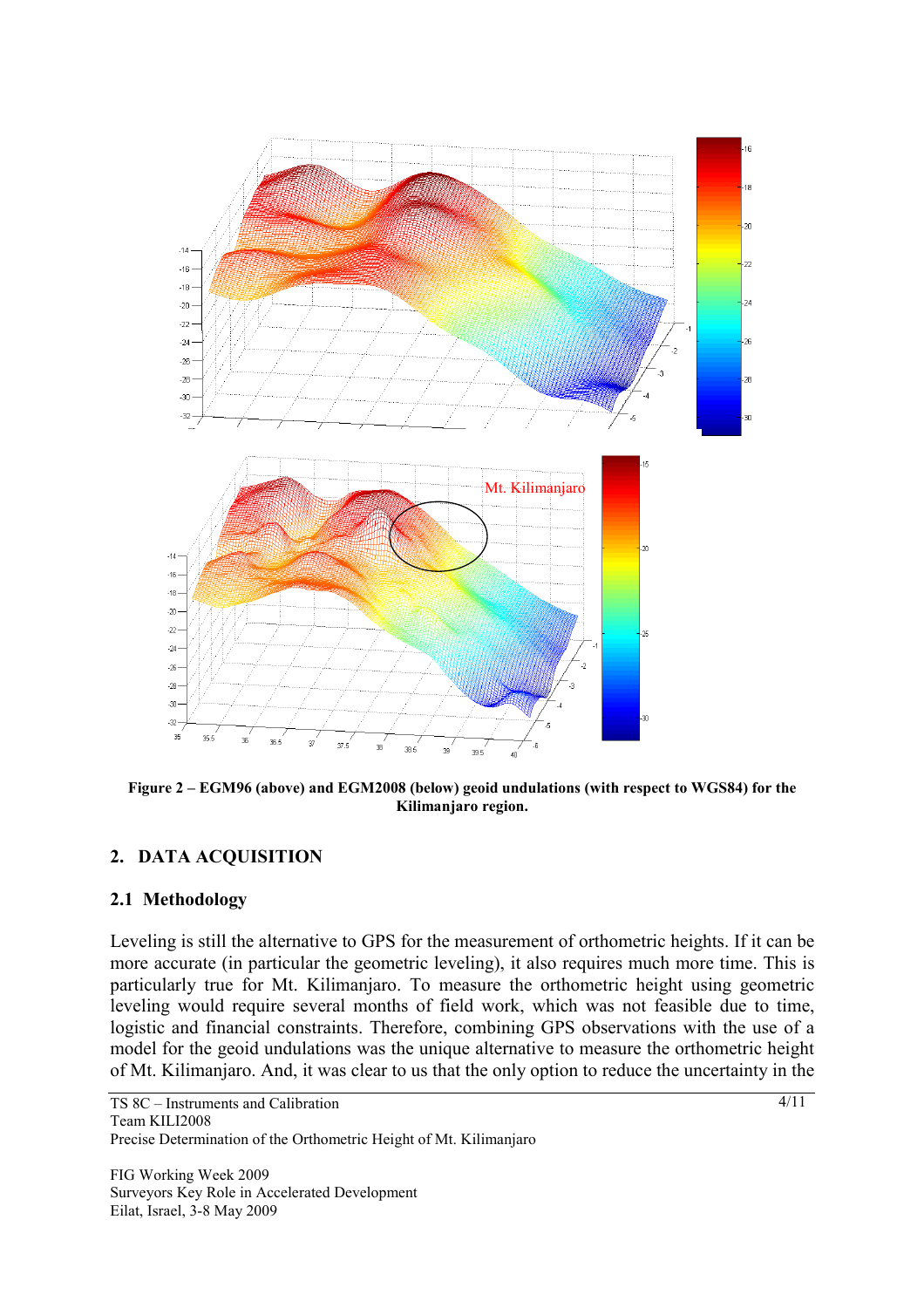determination was by computing a dedicated local geoid model and by guaranteeing a reliable estimation of the ellipsoidal height.

The estimation of a local geoid demanded the acquisition of gravimetric data in a grid centered around the mountain that needed to be as dense as possible. This posed major logistic issues because the access to the mountain was only possible through the few existing routes. To carry out gravimetric observations close to the summit using any of the routes would take several days with high risk of failure of the data acquisition since the gravimeters demand a constant power supply using batteries, and there was no possibility of recharge them. Furthermore, the acquisition of the gravimetric data on the top of the mountain, although important, was not essential to compute the local geoid. Therefore, in order to optimize the existing resources, we decided to not acquire gravimetric observations on the summit. Since we had two gravimeters available, one team did observations around the mountain (including some points in Kenya) and the second team acquired observations by approaching the center of the mountain as much as possible different available routes. This was done on a daily basis except when this gravimetric team joined the GPS team for the first two days of hiking heading to the summit.

The GPS team used the longest route (Marangu route, southeast) to climb the mountain. During the ascension, GPS points were acquired with an approximate 200m vertical difference. The major reason for this acquisition (except when this was done in parallel with the gravimetric observations) was to obtain data points for other studies (e.g., validation of Digital Terrain Models).

Two reference stations were installed in the framework of the KILI2008 expedition. The first one (donated by Trimble) was installed in Moshi and it is now a CORS (Continuous Operating Reference Station) to be part of the AFREF project. The second was installed in Himo, close to the departure gate during the duration of the field works in order to ensure redundancy of the reference stations (see Figure 3).



**Figure 3 – 3D image with location of the GPS reference stations (Moshi and Himo) with respect to the Marangu route (approximated by the red line) used by the GPS team (extracted from Google Earth).** 

TS 8C – Instruments and Calibration Team KILI2008 Precise Determination of the Orthometric Height of Mt. Kilimanjaro

FIG Working Week 2009 Surveyors Key Role in Accelerated Development Eilat, Israel, 3-8 May 2009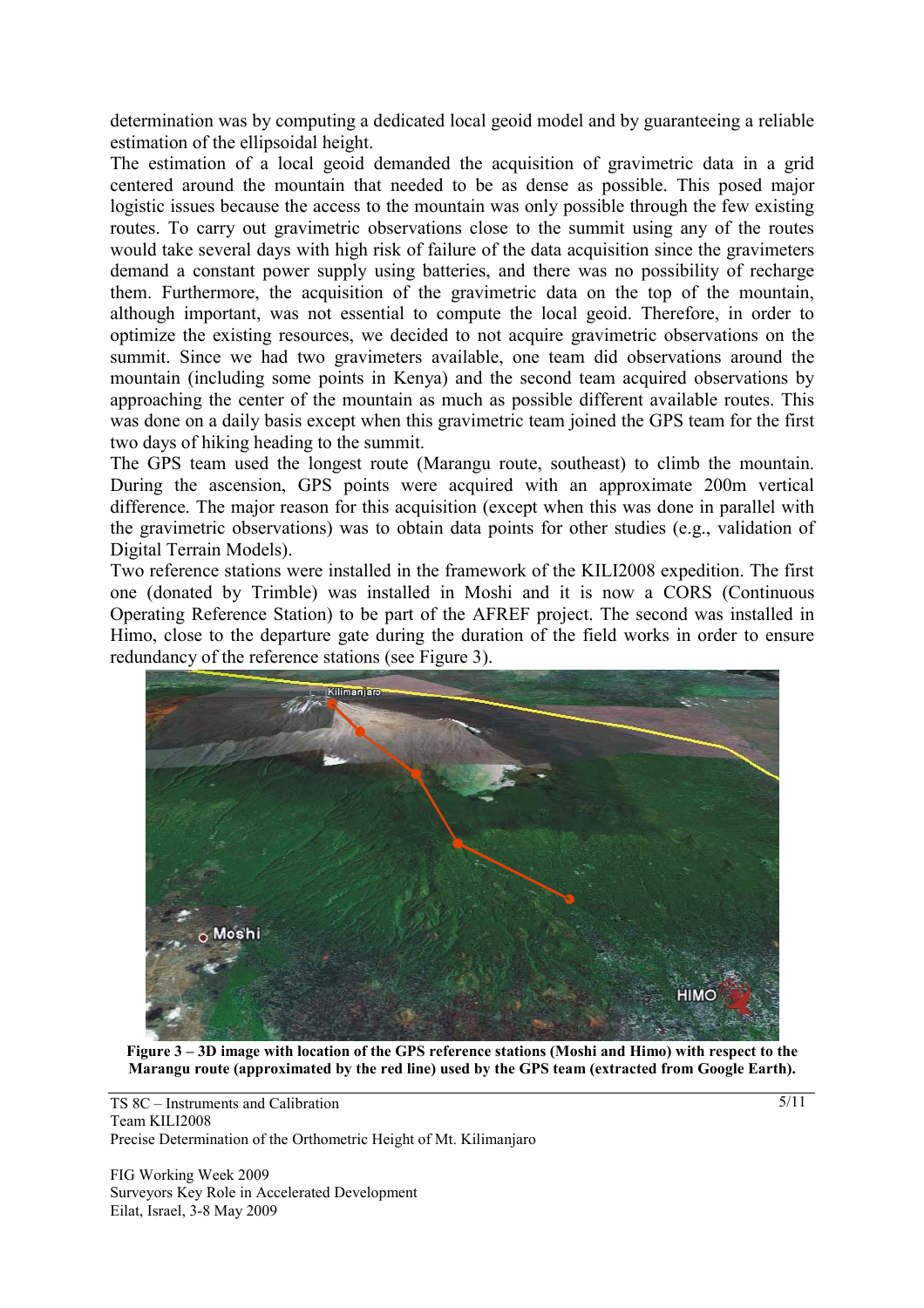## **2.2 Data set**

Figure 4 indicates the locations of all data points (GPS and gravimetric). At every point, GPS and gravimetric data were simultaneously collected with the exception of the points above 3200m in Marangu route where only GPS observations were done.

In total, there were 106 points with GPS observations and 99 gravimetric points at the end of the campaign.



**Figure 4 – Distribution of the acquired Gravimetric and GPS data points. Star indicates the summit (Uhuru peak).** 

# **3. RESULTS AND DISCUSSION**

## **3.1 Processing**

## 3.1.1 Geoid Computation

In order to estimate the local KILI2008 geoid, we used the standard Residual Terrain Modelling strategy of Forsberg and Tscherning (1981).

First, we used degree 0-360 of EGM2008 to compute the long wavelengths of the geoid. We used also a spherical harmonics decomposition of the topography of the Earth to compute the topography of the Earth to degree 360. Using this smooth, long wavelength topography it was possible to correct the geoid to account for this topography. Thus, we applied to the so-called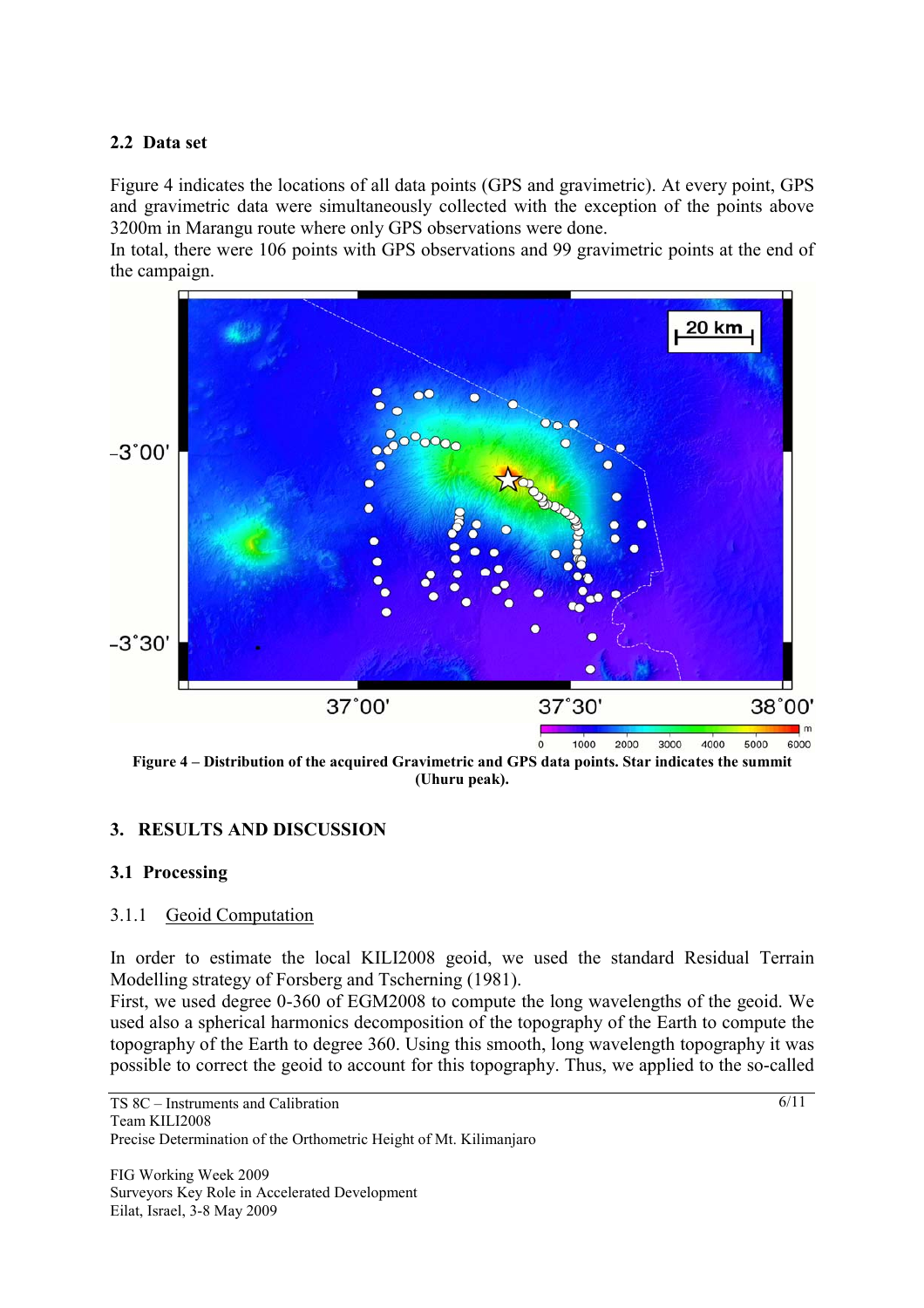height anomaly corrections. Note that by using EGM2008, we implicitly used the reference level of EGM2008. The degreees 0-360 of EGM2008 were also used to compute the long wavelengths gravity field which were subtracted from the gravity observations.

Secondly, we used the SRTM topography. The changes in geoid due to the mass between this high resolution digital terrain model and the smooth topography (degree 0-360) were computed (residual terrain correction). It was also computed the effect of the attraction of the mass on the gravity observations which were then also subtracted.

Finally, Least Squares Collocation (LSC) were applied to the remaining gravity observations,after subtracting degree 0-360 of EGM2008 and subtracting the attraction of the mountain,in order to convert these gravity disturbances into geoid undulations.

The total KILI2008 geoid (Figure 5) is the sum of degree 0-360 of EGM2008, the geoid due to the mass of the mountain and the geoid contribution computed with LSC.



**Figure 5 – The KILI2008 geoid model: geoid undulations with respect to WGS84** 

## 3.1.2 GPS solutions

The GPS solutions were obtained using different GPS data processing applications. First, the computation of the precise ellipsoidal heights with respect to the latest realization of the global reference frame, ITRF2005 (Altamimi *et al.*, 2007), for the two reference stations (Moshi and Himo) was done using the GIPSY academic software package (Webb and Zumberge, 1995). Details how this is done using a global network of reference stations can be found in Fernandes *et al.* (2008).

```
TS 8C – Instruments and Calibration 
Team KILI2008 
Precise Determination of the Orthometric Height of Mt. Kilimanjaro
```
FIG Working Week 2009 Surveyors Key Role in Accelerated Development Eilat, Israel, 3-8 May 2009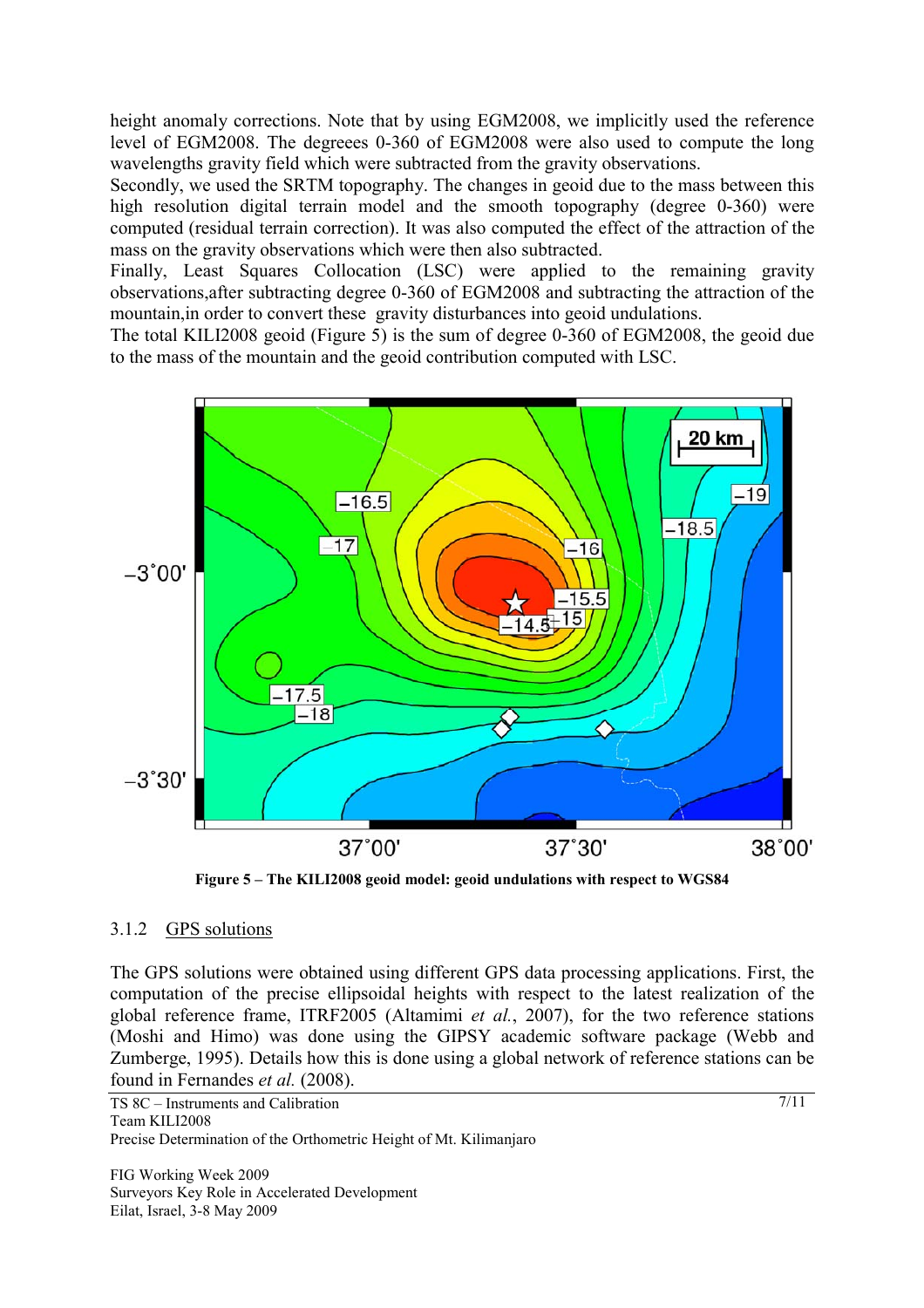The positions of these two stations were fixed in order to compute the ellipsoidal heights for the other points. This was done using TBC (Trimble, 2008) since this application is fine-tuned to process short baselines efficiently. Due to the relatively short time of observations (30-45m for most of the points), the baseline approach is preferable than the use of the PPP strategy with ambiguity fixing (Blewitt, 2008) used in GIPSY. The only exception was the solution for the Uhuru peak since we were able to collect 5h of data (much more than initially planned). We have computed solutions using GIPSY, BERNESE (Hugentobler *et al.*, 2005), TBC, and for external check, we also used some online processing services: AUSPOS (AUSPOS, 2008) and SCOUT (SOPAC, 2008).

# **3.2 Ellipsoidal Height**

Table 1 lists the obtained values using the different processing software packages. We can observe that the differences between the processing software packages reached 0.5m when we compare the results obtained with the academic applications and with TBC. The probable major cause for these differences is the modeling of atmospheric perturbations. Although the baseline between the reference stations and the Uhuru Peak was relatively short (30Km to Moshi, 40Km to Himo), there is a tremendous vertical gradient between the references and the rover (4000m). The academic software packages are able to estimate simultaneously with the 3D-positions the zenith tropospheric delay caused by the presence of water vapor in the atmosphere, whereas the TBC only introduces standard corrections which do not take into account the large difference in pressure and temperature between the top and the bottom of Mt. Kilimanjaro.

|                                               | Table 1 – Computed value of the ellipsoidal height for Uhuru Peak (summit of Mt. Kilimanjaro) using |  |                                              |  |  |  |  |  |
|-----------------------------------------------|-----------------------------------------------------------------------------------------------------|--|----------------------------------------------|--|--|--|--|--|
| several GPS processing software applications. |                                                                                                     |  |                                              |  |  |  |  |  |
|                                               | $\mathbf{C}$ . I $\mathbf{C}$                                                                       |  | $\mathbf{V}$ . $\mathbf{L}$ . $\mathbf{L}$ . |  |  |  |  |  |

| <b>Solution</b> | Value (m) |  |  |
|-----------------|-----------|--|--|
| <b>GIPSY</b>    | 5875.43   |  |  |
| <b>BERNESE</b>  | 5875.59   |  |  |
| <b>AUSPOS</b>   | 5875.48   |  |  |
| <b>SCOUT</b>    | 5875.56   |  |  |
| TBC             | 5875.07   |  |  |

The differences between the solutions obtained with the academic applications reach 16cm. There are several explanations for these differences. Different procedures where used to align the solution with the global reference frame and different models for the antenna phase center variations were applied. For instance, the BERNESE solution is based on a regional alignment with ITRF2005 and the AUSPOS is aligned with ITRF2000 (a previous realization of the global reference frame). These solutions also used relative phase centers whereas the GIPSY solution was based on absolute phase centers variations. This is the reason why we have selected GIPSY as the final solution for the ellipsoidal height instead of averaging the different solutions. Nevertheless, the comparison between the different solutions provides us an estimative of the real uncertainty in our computations.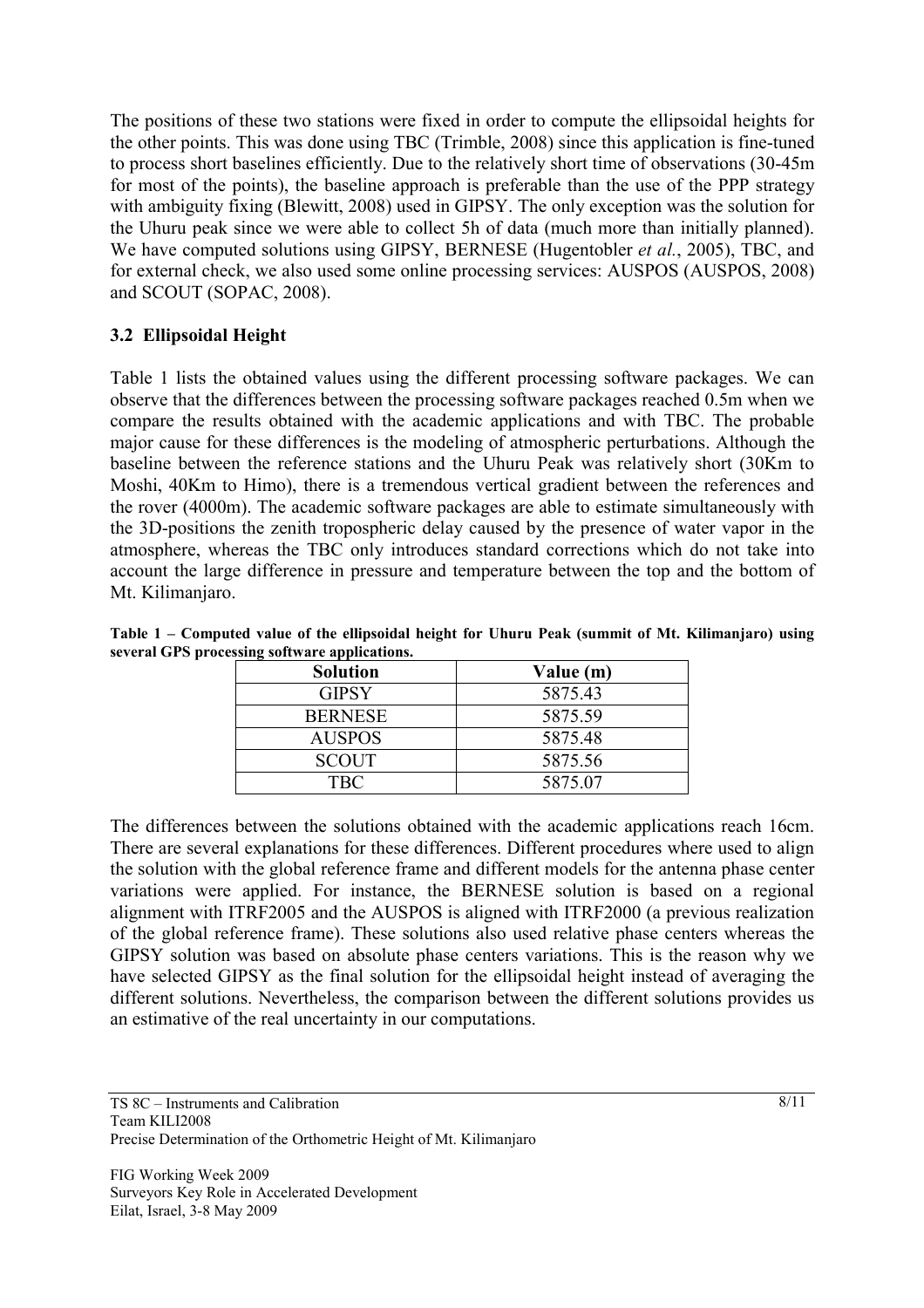## **3.3 Orthometric Height**

In order to compute the orthometric height, we applied Equation (1) using the ellipsoidal height computed with GIPSY and the geoid undulation predicted by the KILI2008 model. This is consistent since the ellipsoidal height and the KILI2008 geoid undulations are both referred to the WGS84 ellipsoid. Therefore, we compute the orthometric height with respect to the global datum used at EGM2008 that intends to minimize the differences between the Mean Sea Surface and the geoid at a global scale. Consequently, we can state that the current value for the orthometric height of Mount Kilimanjaro is the value given in the first row of Table 2: 5889.91m.

However, the official value must be given with respect to the national vertical datum of Tanzania. In order to achieve such goal, it is necessary to compute the offset between the global and the Tanzanian vertical data. This is possible if we know both values at some points (ideally, as close as possible to the top of the mountain). In the Kilimanjaro region, only one existing benchmark with known orthometric height referred to the official Tanzanian vertical datum was found close to Moshi. This point was observed with GPS and the orthometric height with respect to the KILI2008 Datum was computed. The difference between the two orthometric heights in the Moshi benchmark was 1.28m. This offset was applied to the value computed for the Uhuru Peak with respect to the KILI2008 datum and a final value of 5890.79m was determined for the orthometric height of the highest point in Africa considering the Tanzanian vertical datum.

**Table 2 – Orthometric heights of Mount Kilimanjaro computed with respect to different reference data (see text for details)** 

| <b>Reference Datum</b>          | Value (m) |  |  |
|---------------------------------|-----------|--|--|
| KILI2008 (Global) Datum         | 5889.51   |  |  |
| <b>Tanzanian Vertical Datum</b> | 5890.79   |  |  |

# **3.4 Concluding Remarks**

The final value obtained for the orthometric height of Mt. Kilimanjaro is about 4m lower than the initial established by trigonometric leveling when we consider the Tanzanian vertical datum (and about 5.5m if we consider the global vertical datum). And it is also lower about 1.3m than the previous estimative with GPS done in 1999. Clearly, this difference is larger than the associated uncertainty of our computation. The error in the computation of the ellipsoidal height is at decimeter-level as it can be concluded by comparing the different computed solutions using different processing software packages and different methodologies. The error on the geoid computation is also at decimeter-level  $(\pm 15cm)$ , which give us a final total uncertainty of about 25cm in the computation of the orthometric height of Mt. Kilimanjaro. This does not include the possible error on the conversion from the KILI2008 vertical datum into the Tanzanian vertical datum. Since we had only one point available, there was no possibility to verify the measured offset.

The improvement on the computation of the final value for the orthometric height of Mt. Kilimanjaro is now more dependent of the improvement in the models used to compute the ellipsoidal height and the geoid undulation than in the acquisition of more observations.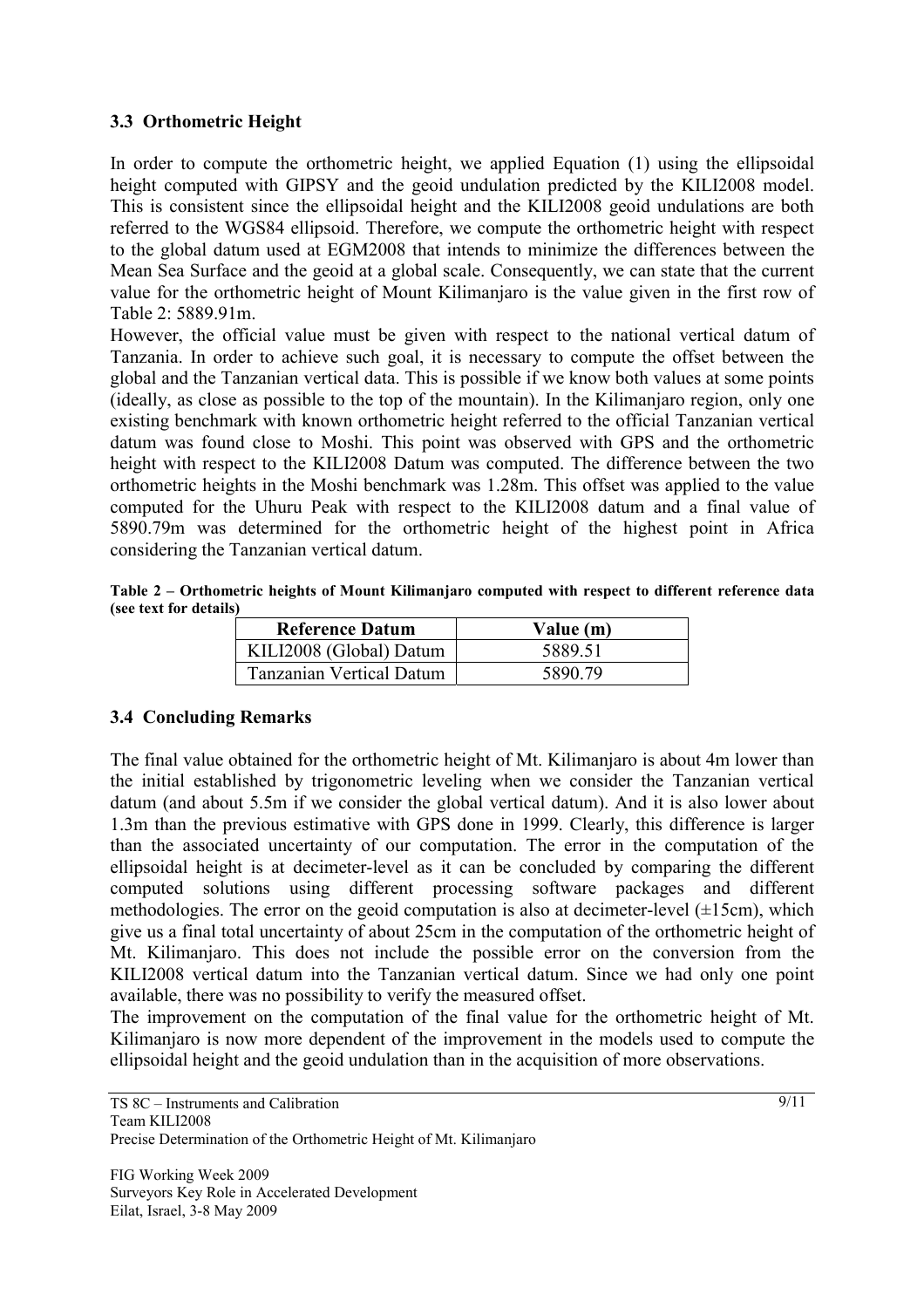#### **ACKNOWLEDGMENTS**

The authors wish to thank the support of many institutions that sponsored this project, in particular FCT (Fundação para a Ciência e Tecnologia), Portugal, Trimble, U.S.A., Technical University of Delft, The Netherlands, ESRI, U.S.A., Câmara Municipal da Lousã, Portugal, Licor Beirão, Portugal, and Paneuropa, Portugal..

This work was also carried out in the frame of the KINEMA (PTDC/CTE-GIN/82681/2006) project, funded by Fundação para a Ciência e Tecnologia (FCT), Portugal.

#### **REFERENCES**

- Altamimi, Z., X. Collilieux, J. Legrand, B. Garayt, and C. Boucher (2007), ITRF2005: A new release of the International Terrestrial Reference Frame based on time series of station positions and Earth Orientation Parameters, J. Geophys. Res., 112, B09401, doi:10.1029/2007JB004949.
- Angelakis, N. (1999), Mt Kilimanjaro expedition 1999: GPS data processing and evaluation of the ITRF-position and height of Mt. Kilimanjaro, Paper presented at First Workshop on GPS and Mathematical Geodesy in Tanzania (Kilimajaro Expedition 1999), October 4.
- AUSPOS (2008), AUSPOS Online GPS Processing Service, *http://www.ga.gov.au/geodesy/sgc/wwwgps/*, retrieved November 2008.
- Blewitt, G. (2008), Fixed point theorems of GPS carrier phase ambiguity resolution and their application to massive network processing: Ambizap, J. Geophys. Res., 113, B12410, doi:10.1029/2008JB005736.
- Dickson, W.L. (1954), The Calculation of the Height of Kilimanjaro, *Empire Survey Review*, Vol. XII, 91, 206-209.
- Fernandes, R.M.S., Y. Poku-Gyamfi, F. Yeboah, J.P.F. Ferreira, S. Djaba, E. Nkebi (2008), Computing Mean Sea Level Changes in Ghana, Proceedings of FIG Working Week 2008,Stockholm, Sweden 14-19 June.
- Hugentobler, U., Dach, R., Fridez, P., Bernese GPS Software v. 5. 0. Astronomical Institute University of Bern, 2005.
- John, S., Angelakis, N., Jaeger, R., Illner, M., Jackson, P. (2000), Height Measurement of Kilimanjaro, Survey Review, October 2000, Vol. 35, 278, 552 – 556.
- Lemoine, F.G., S.C. Kenyon, J. K. Factor, R. G. Trimmer, N.K. Pavlis, D.S. Chinn, C.M. Cox, S.M. Klosko, S. B. Luthcke, M.H. Torrence, Y.M. Wang, R.G. Williamson, E. C. Pavlis, R.H. Rapp, T. R. Olson (1998), "The Development of the Joint NASA GSFC and the National Imagery and Mapping Agency (NIMA) Geopotential Model EGM96", NASA/TP-1998-206861, Goddard Space Flight Center, Greenbelt, Maryland.
- Pavlis, N.K., S.A. Holmes, S.C. Kenyon, and J.K. Factor (2008), An Earth Gravitational Model to Degree 2160: EGM2008, presented at the 2008 General Assembly of the European Geosciences Union, Vienna, Austria, April 13-18.
- Pugh, K.T. (1954), Height Determination of Kilimanjaro, *Empire Survey Review*, Vol. XII, 91, 194-206.

TS 8C – Instruments and Calibration Team KILI2008 Precise Determination of the Orthometric Height of Mt. Kilimanjaro